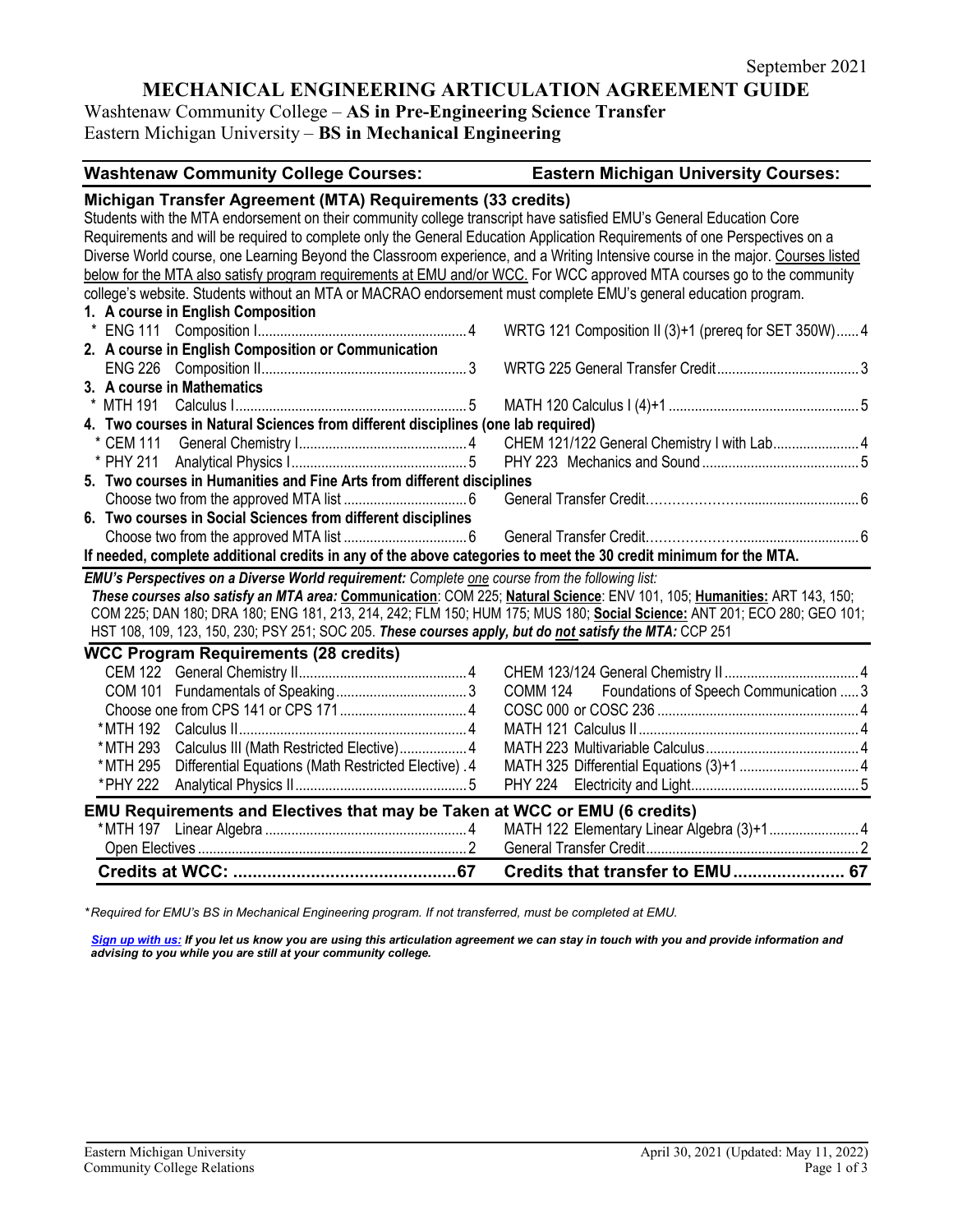### **MECHANICAL ENGINEERING ARTICULATION AGREEMENT GUIDE**

Washtenaw Community College – **AS in Pre-Engineering Science Transfer** Eastern Michigan University – **BS in Mechanical Engineering**

# **Completion of the BS in Mechanical Engineering**

#### **Program admission requirements:**

- Cumulative transfer gpa of 2.70
- Completion of PHY 223 or equivalent with a grade of "C" or higher
- Completion of MATH 120 and MATH 121 or equivalent with a grade of C or higher

### **Major Requirements (53 credits)**

### **Foundational Requirements (9 credits)**

CEET 151 Intro to Computing in Engineering Technology3 EECE 212 Engineering Circuit Analysis (or ELEC 212)....3 SET350W Engineering Communication ...........................3

### **Technical Requirements (44 -46 credits)**

| <b>ME 100</b><br>ME 211 | Intro to Engineering Design & Manufacturing3 |  |
|-------------------------|----------------------------------------------|--|
|                         |                                              |  |
| ME 312                  |                                              |  |
| ME 313                  |                                              |  |
| ME 316                  | Thermodynamics (or PHY 360) 3-4              |  |
| ME 317                  | Fluid Mechanics (or PHY 485)3                |  |
| ME 325                  |                                              |  |
| ME 326                  | Composite Design and Processes 1             |  |
| ME 330                  |                                              |  |
| ME 418                  |                                              |  |
| ME 420                  |                                              |  |
| ME 431                  | Mechanical Design and Analysis3              |  |
| ME 432                  |                                              |  |
| ME 435                  | Computational Solid Mechanics 3              |  |
| ME 492                  |                                              |  |
| ME 493                  |                                              |  |
|                         |                                              |  |

# **LBC Requirement**

Students must complete one Learning Beyond the Classroom course or noncredit experience offered by EMU. Consult your advisor for options.

Sample Sequence of Classes

### **Winter**

ME 211: prereq: MATH 120, PHY 223 (C or higher) CEET 151 EECE 212: prereq: MATH 121, PHY 223 SET 350W:prereq: WRTG 121

# **Fall**

ME 100 ME 312: prereq: ME 211 (C or higher)

ME 313: prereq: ME 211

ME 316: prereq: MATH 120, 121; PHY 223 (C or higher)

#### **Winter**

ME 317 prereq: (ME 316 or PHY 360), ME 211, and MATH 325 ME 325/326 prereq: (ME 312 or PHY 230), ME 211,

 and ME 313 ME 330 prereq: ME 313

ME 431 prereq: ME 100, ME 313

# **Fall**

ME418: prereq: (ME 316 or PHY 360) and (ME 317 or PHY 485) and (MATH 223) and (MATH 325) ME492: prereq: SET 350W; ME 431, coreq: ME432 ME432: prereq: ME 312 or PHY 230 and ME 431 ME435: prereq: ME 431, MATH 122, MATH 325

### **Winter**

ME493: prereq: ME 492 ME420: prereq: (ME 316 or PHY 360), (ME 317 or PHY 485), MATH 325, and (ME 418 May be taken concurrently)